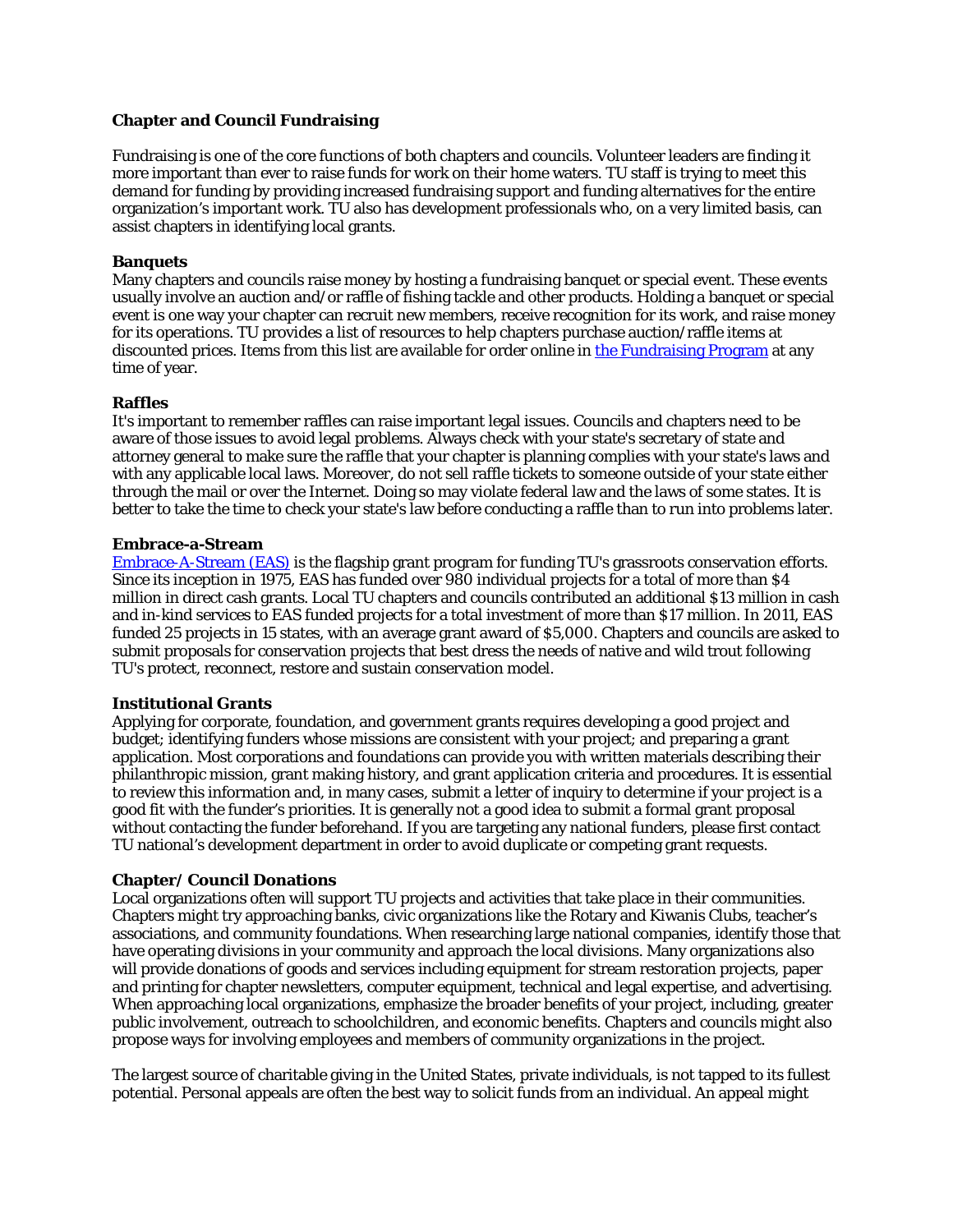take the form of a letter, a personal meeting, or a formal presentation. TU volunteers should be able to answer the following questions before soliciting potential donors:

 $\Box$  What is the individual's specific interest in TU?

 $\Box$  Does the prospective donor contribute to any other causes?

 $\Box$  Who should approach the prospect for a gift and how much should be requested?

When recognizing your donors—whether they are individuals or institutions—tailor the acknowledgment to the donor. Some funders may request anonymity; others will want to be recognized publicly. Always send a written thank-you letter promptly and be sure to get permission before making any formal announcements. Remember to keep precise financial records and honor grant reporting requirements.

### **Membership Rebate Programs**

TU's rebate programs coincide with our fiscal year, which runs October 1 through September 30. Both new member rebates and year end rebates are issued once a year around January/February. Funds are delivered via Electronic Funds Transfer (EFT) to chapter and council bank accounts. If your chapter or council bank routing information is not on file with TU, please contact Volunteer Operations staff. If a chapter doesn't have EFT information on file with TU, Volunteer Operations staff will try and contact chapter leaders to get this information for a two week period of time. After that point, the rebate will be sent to the chapter's council.

New Member Rebate: issued via EFT to a chapter's bank account Year End Rebate: issued via EFT to a council's bank account

Rebates are paid out only to chapters and councils that have filed their annual financials. The deadline for filing is November 15 each year. It is up to the council to disseminate year end rebate to their local chapters, if the council so chooses.

The New Member Rebate is given to chapters who recruit new members via www.tu.org/intro or the Chapter Add Spreadsheet. This is how TU knows a member was actively recruited by a chapter. To receive proper credit for this rebate, the new member must select your chapter when joining online at www.tu.org/intro, or your chapter's 3-digit chapter # must be written on the Chapter Add Spreadsheet. This rebate is not for lapsed or expired members who rejoin/renew to TU.

If a new member joins at \$17.50 introductory rate, the chapter receives \$15 for new member rebate. If a new member joins at a higher membership level, the higher the New Member Rebate. For example, the Family/Contributor level of \$50 will give back at \$20 rebate to the chapter. A Sponsor level of \$100 will give back \$30 to the chapter.

| <b>Member Type</b>   | <b>Dues Level</b> | <b>Rebate Level</b> |
|----------------------|-------------------|---------------------|
| <b>Special Intro</b> | \$17.50           | \$15                |
| Family               | <b>S55</b>        | <b>\$20</b>         |
| <b>Sponsor</b>       | \$100             | \$30                |
| Conservator          | <b>S250</b>       | <b>S50</b>          |
| <b>OGB</b>           | <b>S295</b>       | <b>S50</b>          |
| Life                 | \$1,200           | \$150               |
| <b>Family Life</b>   | \$1,300           | \$160               |
|                      |                   |                     |

The Year End Rebate was designed to help councils and chapter pay for the costs of servicing their members with quality, local communications. TU provides this annual rebate to councils based on total active membership at the end of TU's fiscal year, contingent on the council and all its active chapters filing the annual financial report by November 15th.

TU defines active members as those dues paying members that have an expiration date of October 1 or later of that particular year. Trial members do not count as active. And rebates are not paid out for Stream Explorer (youth) members. When the rebates have been calculated (after the close of the fiscal year,) the council chair will receive a spreadsheet showing the break-down of membership by chapter. Each active